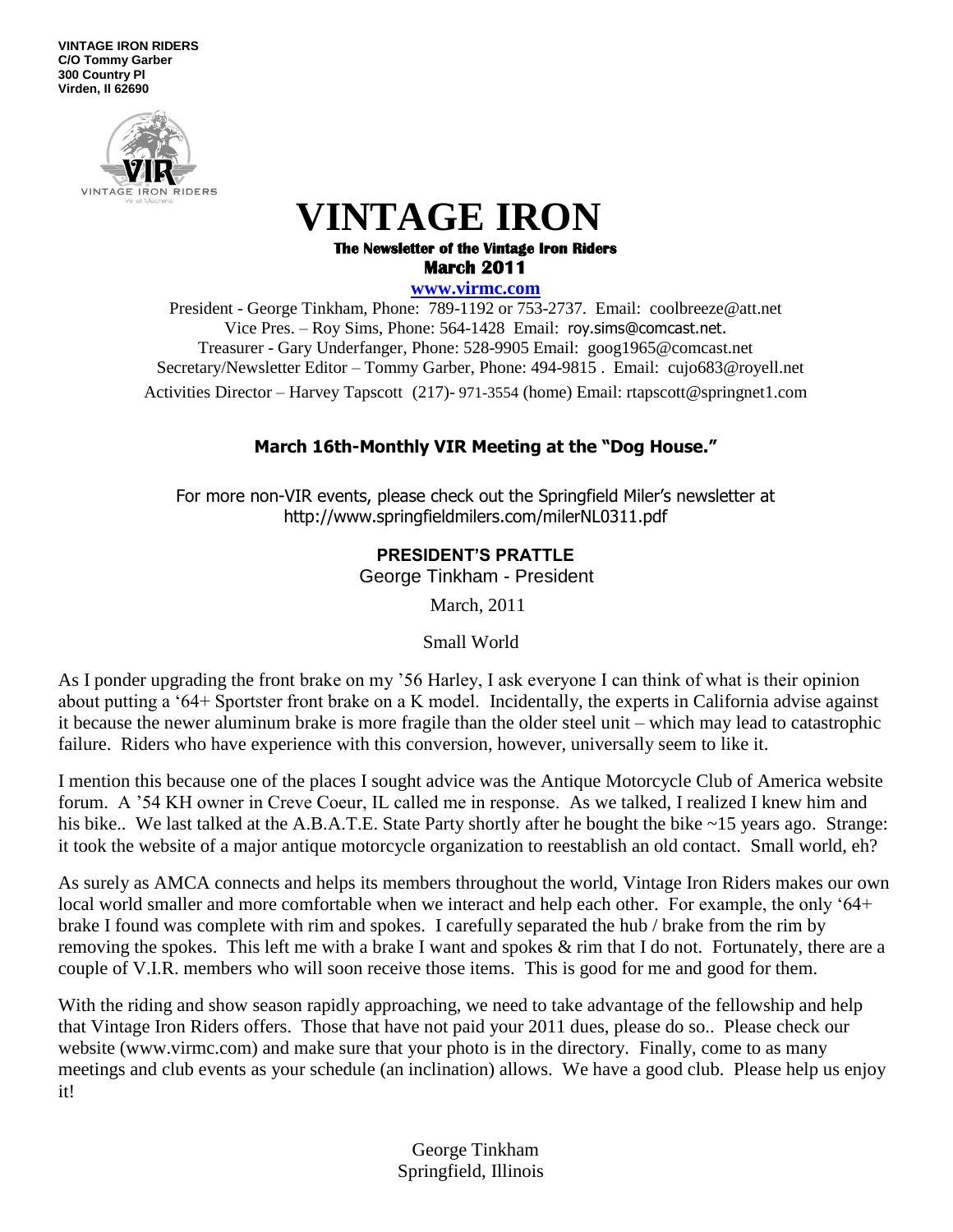#### **Activities**

### **Harvey Tapscott**

#### AREA MOTRCYCLE EVENTS FOR 2011

#### **VIR EVENTS CALENDAR FOR 2011**

May 21-VIR Club Picnic at Lincoln Park #7, Springfield.

May 29 - VIR Park and Display at the Springfield Mile, Illinois Fairgrounds, Springfield.

#### THANKS, CALL ME IF YOU HAVE ANY QUESTIONS........

#### **VIR Monthly Meeting Minutes Feb 16, 2011**

The club acknowledged a respect and love of our country by participating in the Pledge of Allegiance.

Meeting called to order at 7:00.

Bob Tapscott reviewed upcoming events.

No treasury report was provided as Herr Underfanger was absent due to family illness.

Club members were reminded that membership fees are due at the January meeting of each new year. If you have not submitted you annual dues please do so as soon as possible.

VIR members voted to rent a space at the Feb 20, 2011, ABATE swap meet at Spfld"s "PCCC," with the expressed purpose of selling VIR package tickets.

**Old Business**: None

**New Business:** VIR had no new membership applications.

**Products:** Marc Bumpus was not in attendance and VIR may well need someone to act in this capacity as the Bumpus family might be relocating.

**"Vintage Visdom"**

*"Be courteous to all, but intimate with few, and let those few be well tried before you give them your confidence." - George Washington*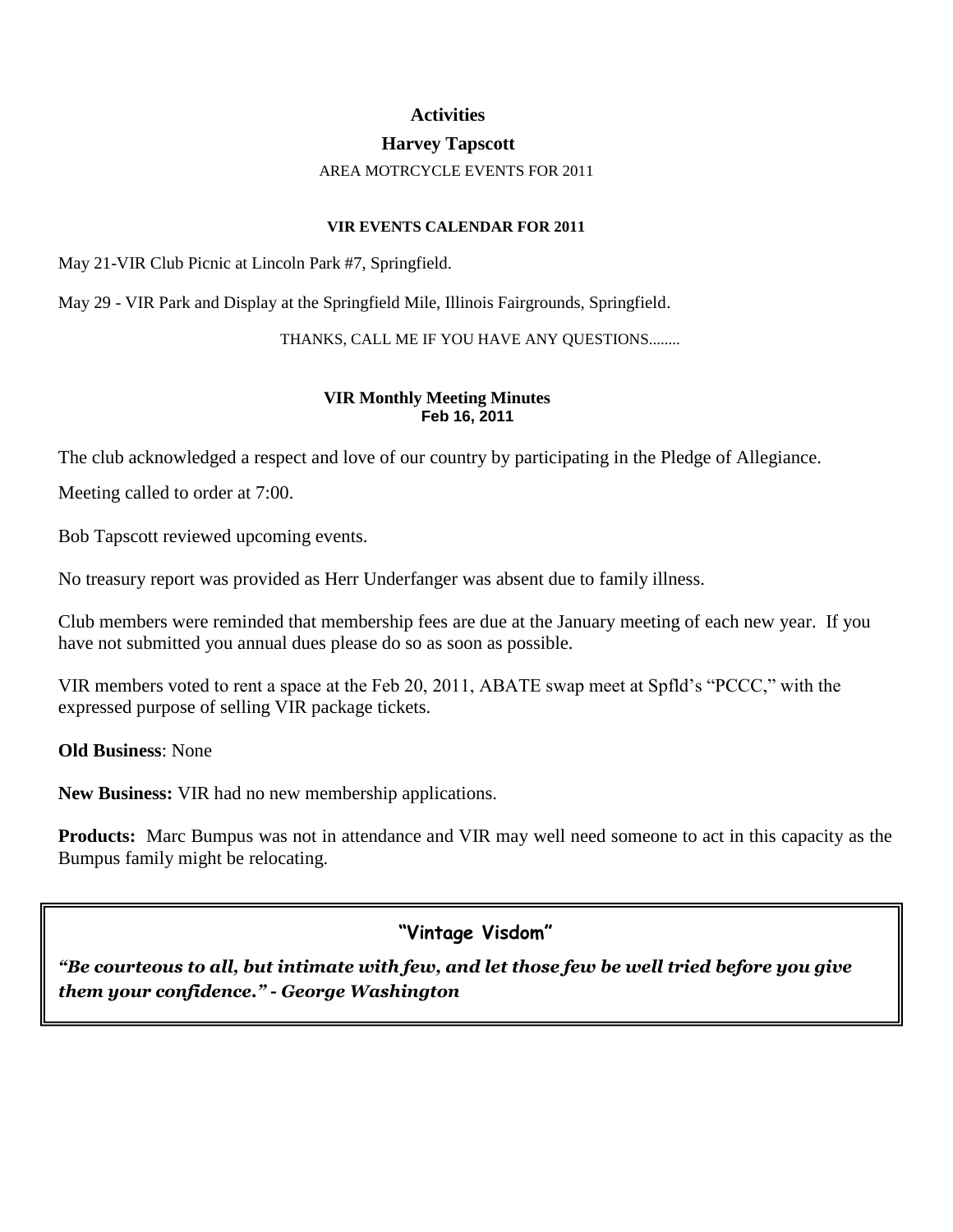

**FROM THE EDITOR** Tall Tales - Clubs

Kind of a fun thing to be part of a club I think. Here in the US we have considerably variety and opportunity to be a member of most any genre of endeavors. I really enjoy the observation that many clubs have adopted and adorned themselves with uniforms. Nothing like a cool uniform I say.

Cub Scouts: Also known widely as the "Regan Youth" and such a snappy uniform. I especially like that "Little Lord Fauntleroy" pants and hat they wear. Apparently so does Angus Young from the very hip club known as, AC/ DC.

Motorcycle Clubs: From the Hells Angles to Vintage Iron Riders. That's variety and again, many times quite a snappy array of uniforms especially those leathers.

The Moose Club: Strangely I visited one once and observed no moose"s. Perhaps one has to join and then levels of secrecy are revealed as your "Moose" indoctrination takes place. I don"t remember if there was a hat associated with the Royal Order of Moose, but had it been me who conceptualized the order: antlers baby…

The last and best club, "The Work Out Facility." I have belonged to the YMCA in Spfld for 20 years. Although I was still in great shape from when I was on the varsity chess team in high school, I thought it a good idea to keep fit. I initially called and made reservations with someone named Tanya. Tanya was a 26 year-old aerobics instructor and athletic clothing model. My wife at that that time seemed very pleased with how enthusiastic I was. But I digress...Working out is hard but fun and you will come into to contact with other people exhibiting the same neurotic characteristics as you. And as if that was not enough and it should be, remember to look at the really bright side of working out… Lots of working out leads to orthopedic surgeries which leads to general anesthesia. This is apparently administered by members of a club because they all have uniforms on… Characteristically just when you lose consciousness, you experience massive hallucinations and feelings of euphoria. As a guy with past sport injuries, I highly recommend it… And let's not forget that post surgery morphine drip. Cheers-Tommy